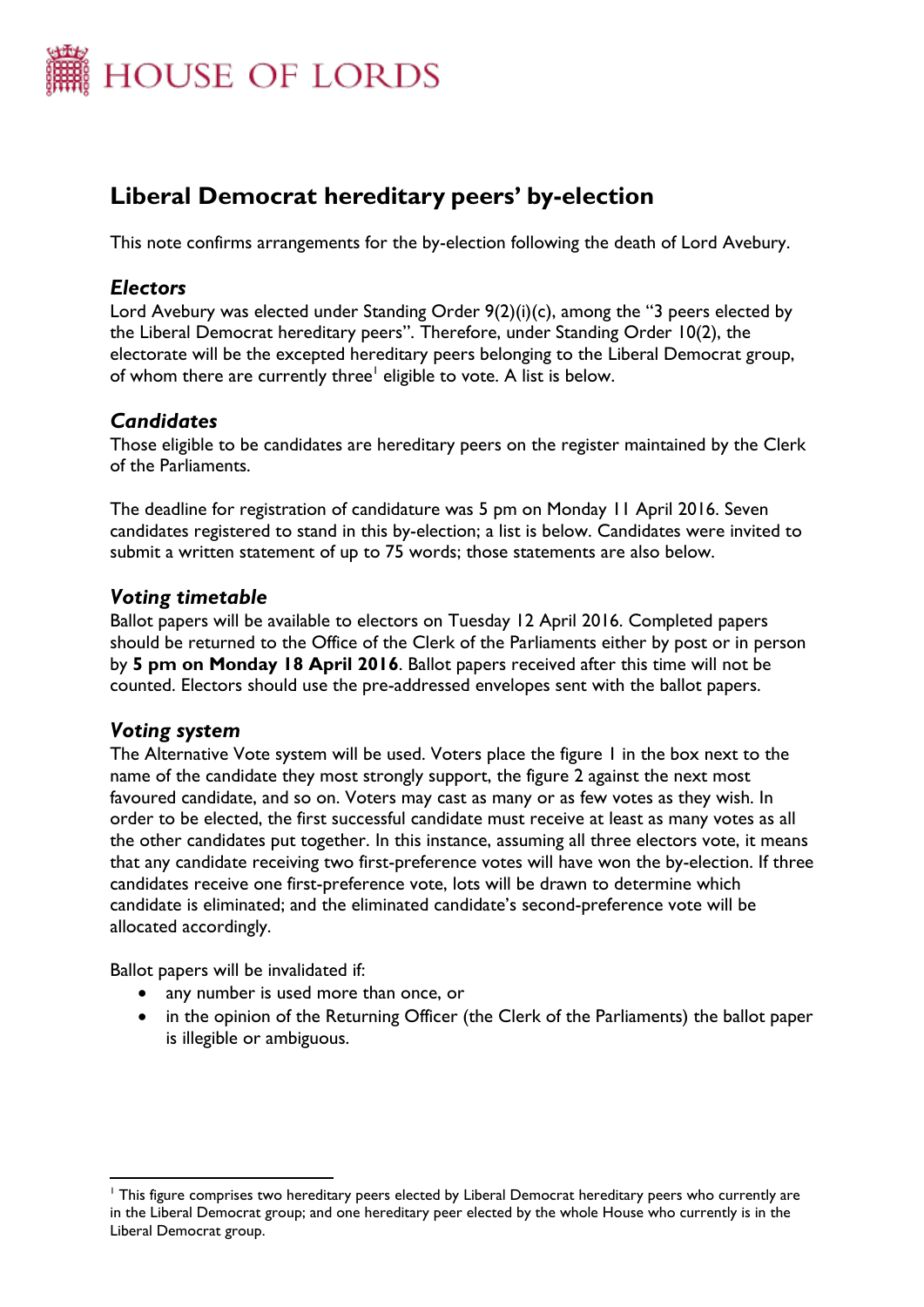## *Results*

The count will be conducted by Electoral Reform Services.

The result will be announced in the House of Lords chamber by the Clerk of the Parliaments at a convenient moment (likely to be after oral questions) on Tuesday 19 April 2016.

The full results, including the number of first-preference votes cast for each candidate and the position after each transfer of votes, will be available in the Printed Paper Office and the Library soon after the announcement by the Clerk of the Parliaments. The results will also be published online at [www.parliament.uk](http://www.parliament.uk/)

12 April 2016 **David Beamish** *Clerk of the Parliaments*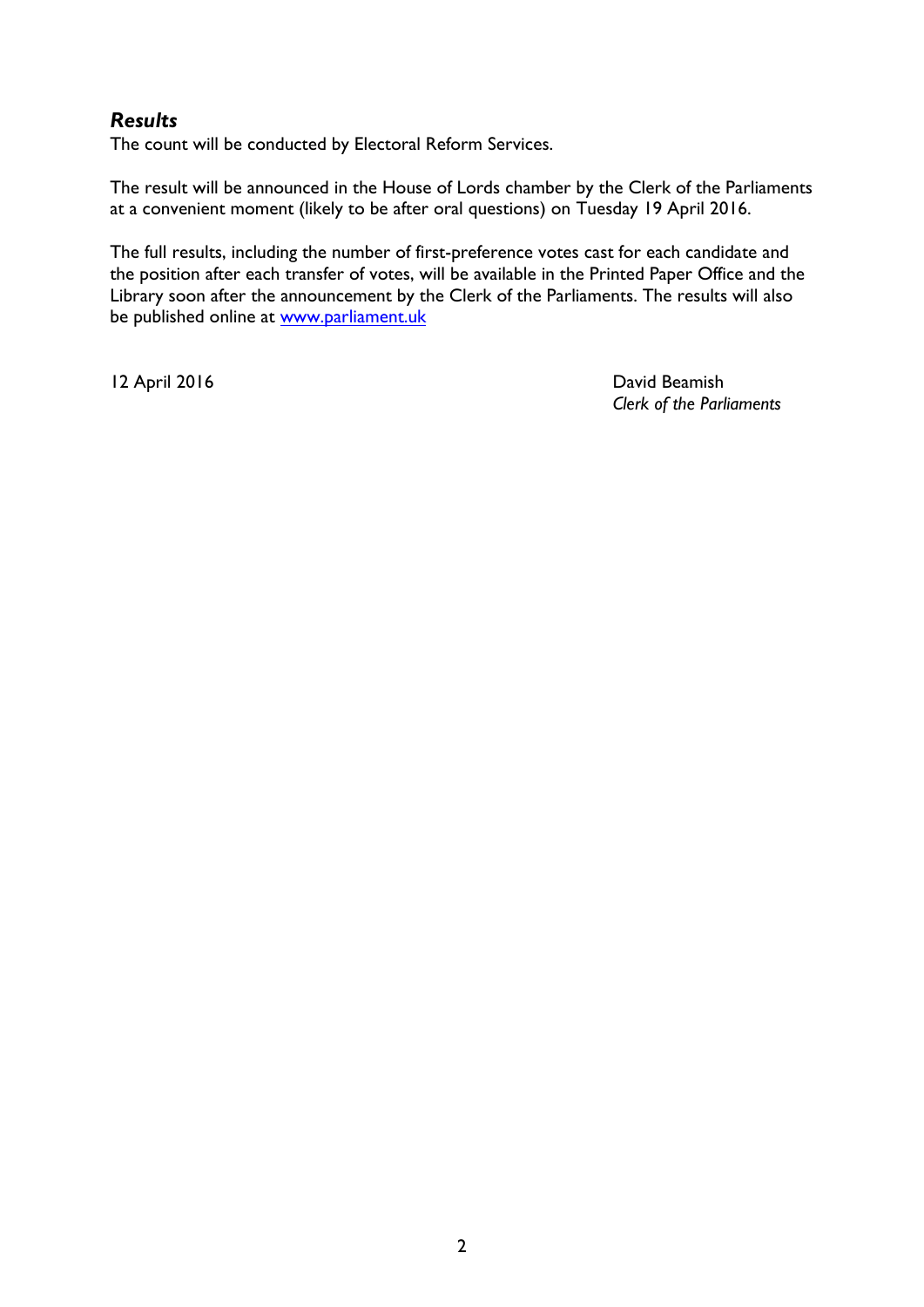#### **List of electors**

*Elected by a party or group and sitting as Liberal Democrat peers* Addington, L. Glasgow, E.

*Elected by the whole House and sitting as a Liberal Democrat peer* Oxford and Asquith, E.

## **List of candidates**

Calverley, L. Carlisle, E. Kennet, L. Lloyd-George of Dwyfor, E. Russell, E. Somerleyton, L. Thurso, V.